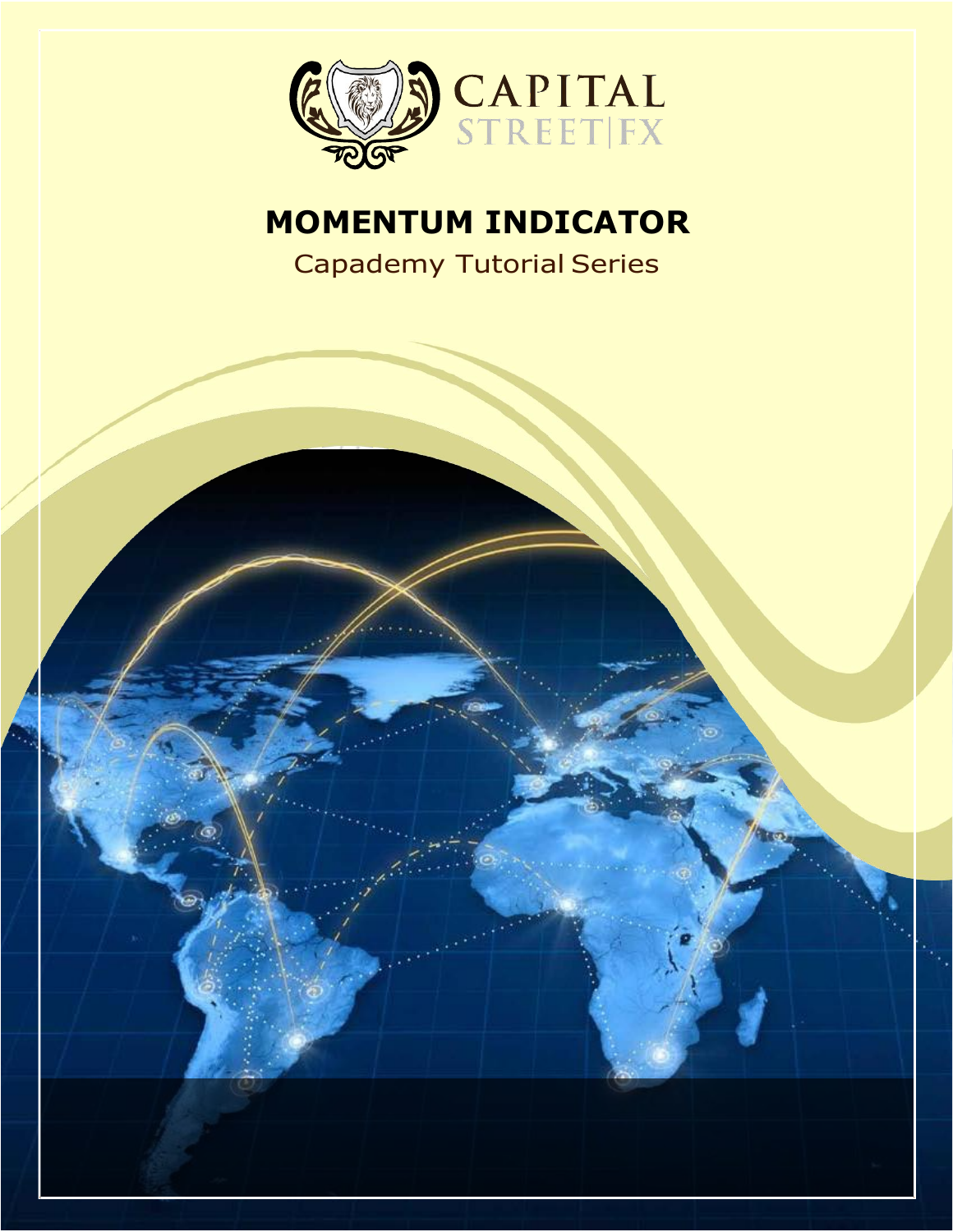## **What is a momentum indicator?**

The concept of momentum indicators in the market was first introduced by J. Welles Wilder in his book "New Concepts in Trading Systems." Every beginner encounters this term when he begins to learn to trade. Overall this is an essential type of indicator, and a trader must include a momentum indicator in his trading system.

Momentum indicators are those indicators which measure the rate of change in price or in other words, it measures the speed of price change. These indicators don't work to identify the direction of movement, but instead, they indicate the movement of price over time and the strength of these movements regardless of the direction.

## **Construction or mechanism of momentum indicator**

The mechanism of momentum indicators is pretty simple to understand, but it reflects very critical information. The momentum of the market is calculated by consecutively taking the price difference for a fixed time interval.

To draw a 50-day momentum line, subtract the closing price 50 days ago from the latest closing price. You will get a positive or a negative value then plot this value around a zero line. The formula for the momentum is:

# **Momentum= CL-CX**

where CL is the latest closing price and  $CX$  is the closing price x numbers of days ago.

#### Advantages of momentum indicators

One of the most crucial information that a momentum indicator gives is it tells about the strength of the movement of price over time.

These indicators also help traders to identify the specific point from where the market can reverse.

As these indicators measure the relative strength of a price movement and don't indicate the direction of the price movement, they work best in combination with other indicators, which indicates direction and price trend, for example, moving averages or trend lines.

1. **Moving average convergence Divergence (MACD)-** MACD is one of the most popular and widely used momentum indicators. It consists of two moving averages and MACD histogram.

The fast-moving MA is called the MACD line, and it shows market consensus over a short period while the slow-moving MA is called a signal line that shows market consensus over a longer period of time. The MACD histogram measures the difference between the fast- and slow-moving averages.

The MACD indicator gives a buy or sell signal when the MACD line cross signal line from above or below.

Capital Street FX

Level 6, GFin Tower, 42 Hotel Street, Cybercity, Ebene 72201, Republic Of Mauritius Ph. No.-  $+1-949-335-4314$ , Mail Id- [support@capitalstreetfx.com](mailto:support@capitalstreetfx.com)